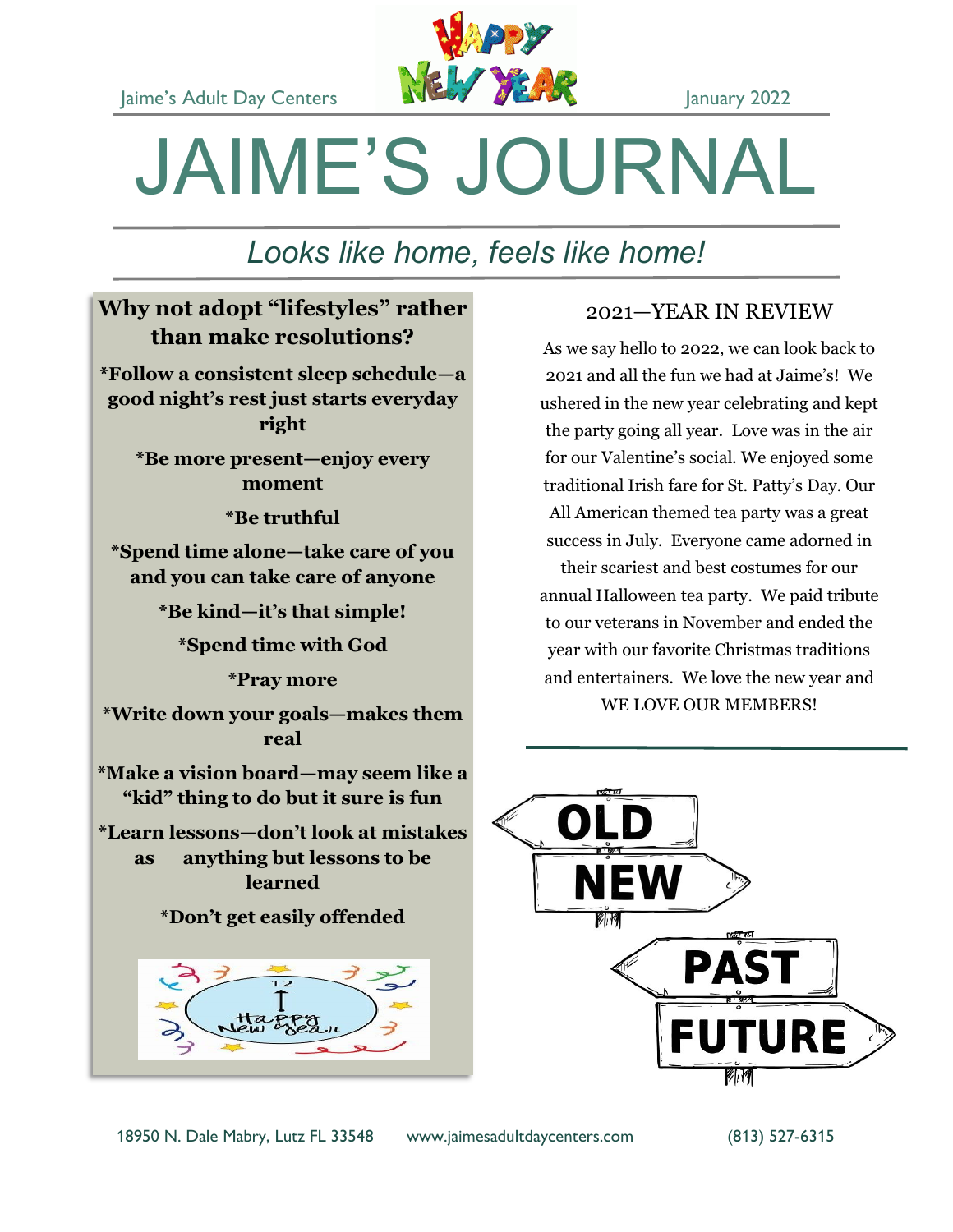# Jaime's Adult Day Centers **January 2022**

# **Activities to stimulate your loved ones using the 5 Dimensions of Wellness in honor of your new lifestyle!**

- **Go for a hike.** The popular hiking spree is back. Check out hillsboroughcounty.org and sign up to hike the dozens of trails and nature preserves tucked all over the county. (Physical)
- **Invite friends over to make vision boards.** Start the year off with friends and a vision! All you need is poster, magazines, scissors and some glue. (Social)
- **Resolve to spend more quality time alone.** There is no better gift we can give ourselves than time alone to recharge and re-energize. (Emotional)
- **Learn something new.** It doesn't have to be a new language. How about just a new recipe? (Intellectual)
- **Pray more.** Set aside some time daily to spend with God. Make a list of prayer requests and always start your prayers with thanksgiving. (Spiritual)

# A NEW YEAR….A NEW WAY OF EATING

Many of us make the resolution to eat better or to lose weight or both only to abandon the new ways rather quickly. Often when we think about changing our diet, we think about calorie counting, low carbs, high carbs, high fat, low fat…...dieting can feel overwhelming. Rather then think of it as a resolution, think of it as a lifestyle, and the change is more likely to stick!

Healthy eating is not just about managing your weight. Healthy eating paves the way for good heart health, reduced cancer risk, diabetes management, bone strength and improved gut health. In addition to these physical benefits, a healthy diet also leads to good sleep, better mood and improved memory. Check out some of the most healthy diets.

- 1. The whole-food diet is a way of eating that focuses on natural, unprocessed (think packaged) foods such as veggies, fruits, fish, nuts and fats.
	- 2. A Mediterranean diet is especially effective for preventing heart disease and has been linked to a reduced risk of Alzheimer's disease. This diet consists of plenty of fruits and vegetables, poultry, fish, whole grains, legumes and extra virgin olive oil.
	- 3. A gluten free diet is essential for those who are intolerant of gluten, a protein found in wheat, rye and barley. Any food containing gluten is avoided.
	- 4. Veganism has gained popularity and is entirely plant based. This way of eating excludes all animal based products—even honey—it's made by a bee!

Remember the adage "you are what you eat?" Well, it's true. And we can eat foods that taste good and make us feel good! As with anything, however, "everything in moderation" is probably a good mantra by which to live. Aiming to eat healthy 80% of the time is a great way to start the new year!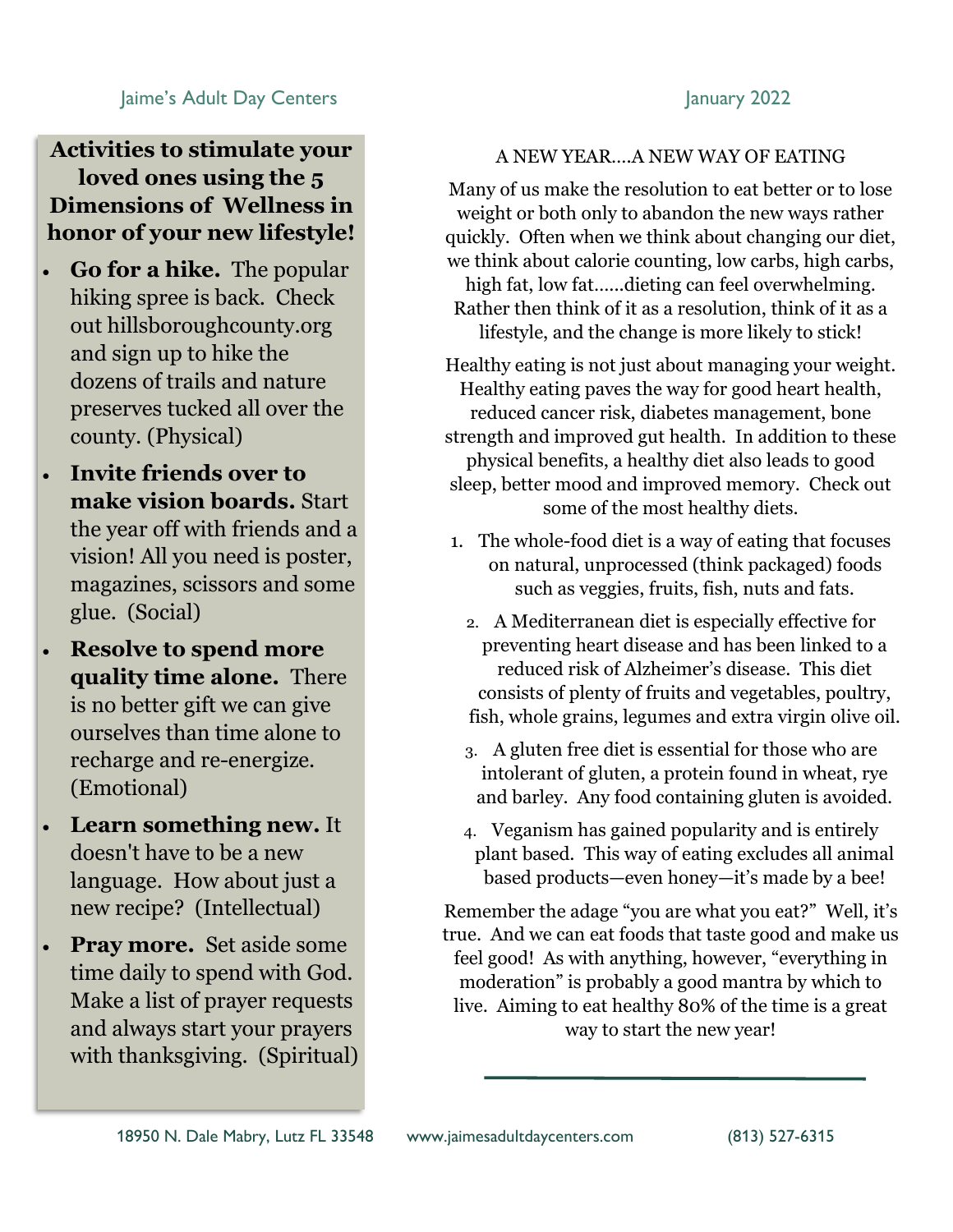# Jaime's Adult Day Centers **January 2022**

# NEW YEAR'S EVE AROUND THE WORLD

In Mexico, there is a tradition of eating one grape for every chime of the clock bell at midnight. A wish comes with each grape.

In Denmark, it is a tradition to throw china at the front doors of friends and neighbors as a sign of leaving ill will and aggression behind. More dishes at a door means more good luck.

Scottish tradition holds that the first person to cross a home's threshold after midnight on New Year's Day should be a dark haired male, a symbol of good luck.

Polar bear plunges are popular in the US, UK and Canada. People from all over gather at local lakes at designated times and plunge into the icy cold waters on New Year's Day.

Italians who want to conceive wear red underwear—red is the color of fertility.

Spain has a tradition of "starting the year off on the right foot" where Spaniards must literally take the first step of the new year with their right foot.

# Caregiver's Corner

## **NATURAL USES OF SALT**

More home remedies…..as promised. Who knew salt had so many uses? It does way more than just season our food. Check out some of these other really nifty uses.

- 1. Salt can remove fruit stains from clothes. Just rub some on wet clothes and wash as usual.
- 2. To get rid of mildew spots, mix salt and buttermilk, rub it on the affected cloth and let dry in the sun.
- 3. Wine spill? Pour salt on it immediately to absorb the stain.
- 4. Restore color to faded fabric by soaking it in a strong solution of salt and water.
- 5. Keep weeds at bay by sprinkling salt throughout your plant beds or between bricks and stones.
- 6. For an easy dropped egg clean up, just add salt and clean with a paper towel.
- 7. Freshen smelly sneakers by pouring salt in. Wait 24 hours before shaking out.
- 8. Silk flowers dusty? Put them in a paper bag with several tablespoons of salt and shake gently.
- 9. Sprinkle salt on a piece of paper and run your sticky iron over it a few times.
- 10. To remove perspiration stains, make a salt and water paste and rub into the cloth. Wait an hour and launder as usual.